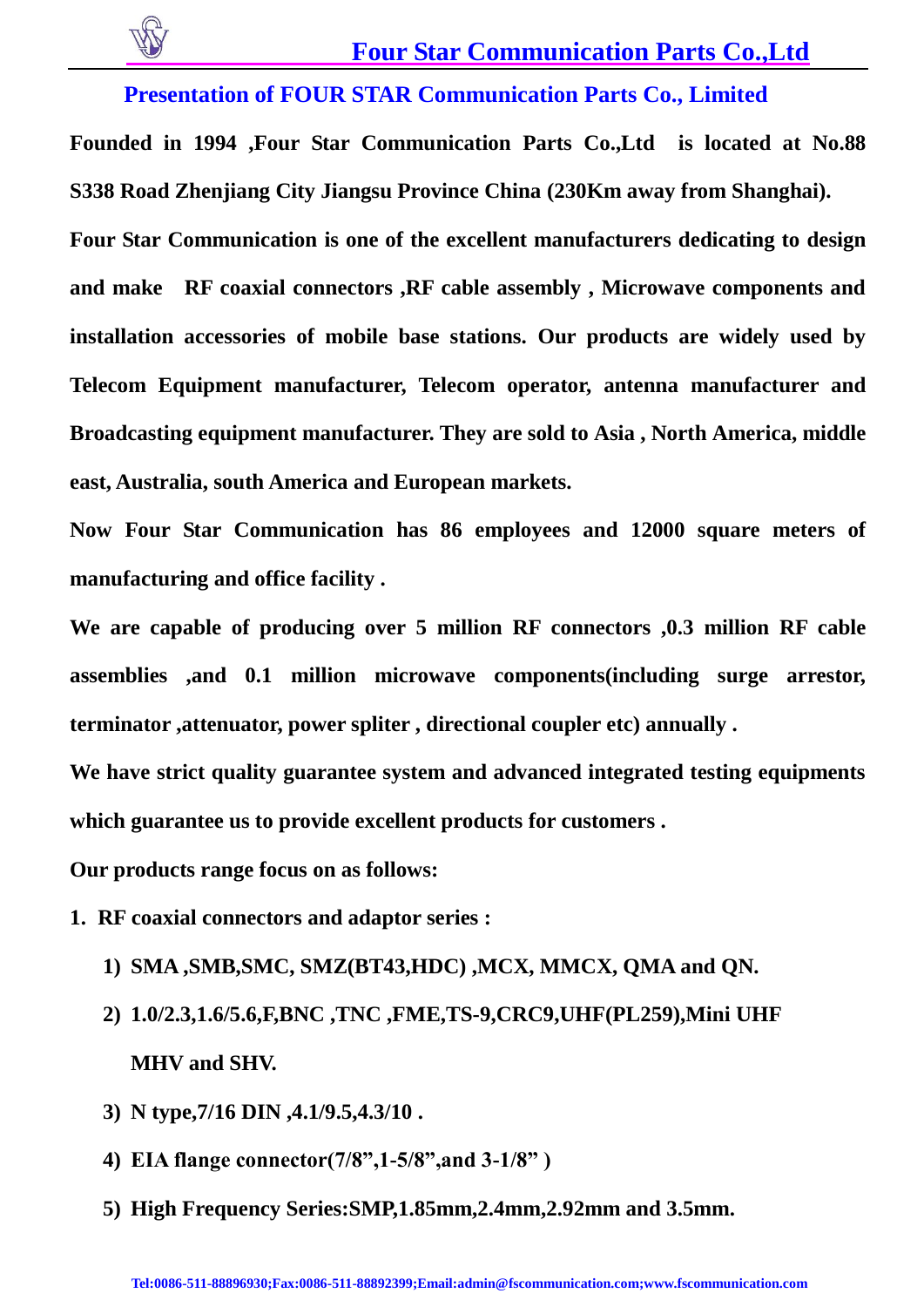- **6) Different type RF coaxial adaptor.**
- **2. RF coaxial Cable assembly (Jumper Cable)**

**\*RG Series coaxial cable assembly;**

- **\*LMR Series coaxial cable assembly;**
- **\*Foam Corrugated tube coaxial cable assembly;**

**\*JS (D-FB) Series coaxial cable assembly ;**

**\* Telecom Series coaxial cable assembly;** 

**\*Miniature coaxial cable(0.81mm,1.13mm,1.32mm,1.37mm) Jumper etc.**

- **3. Micro-wave Components : Dummy Load(Termination);Attenuator; Surge Arrestor(Surge Protector);**
- **4. Other BTS Parts : Power Splitter (Divider), Directional Coupler;**

**We not only focus on our own products but also have abundant experience for OEMs and ODMs . Come to Four Star communication parts Co.,Ltd. We sincerely look forward to meet your need.**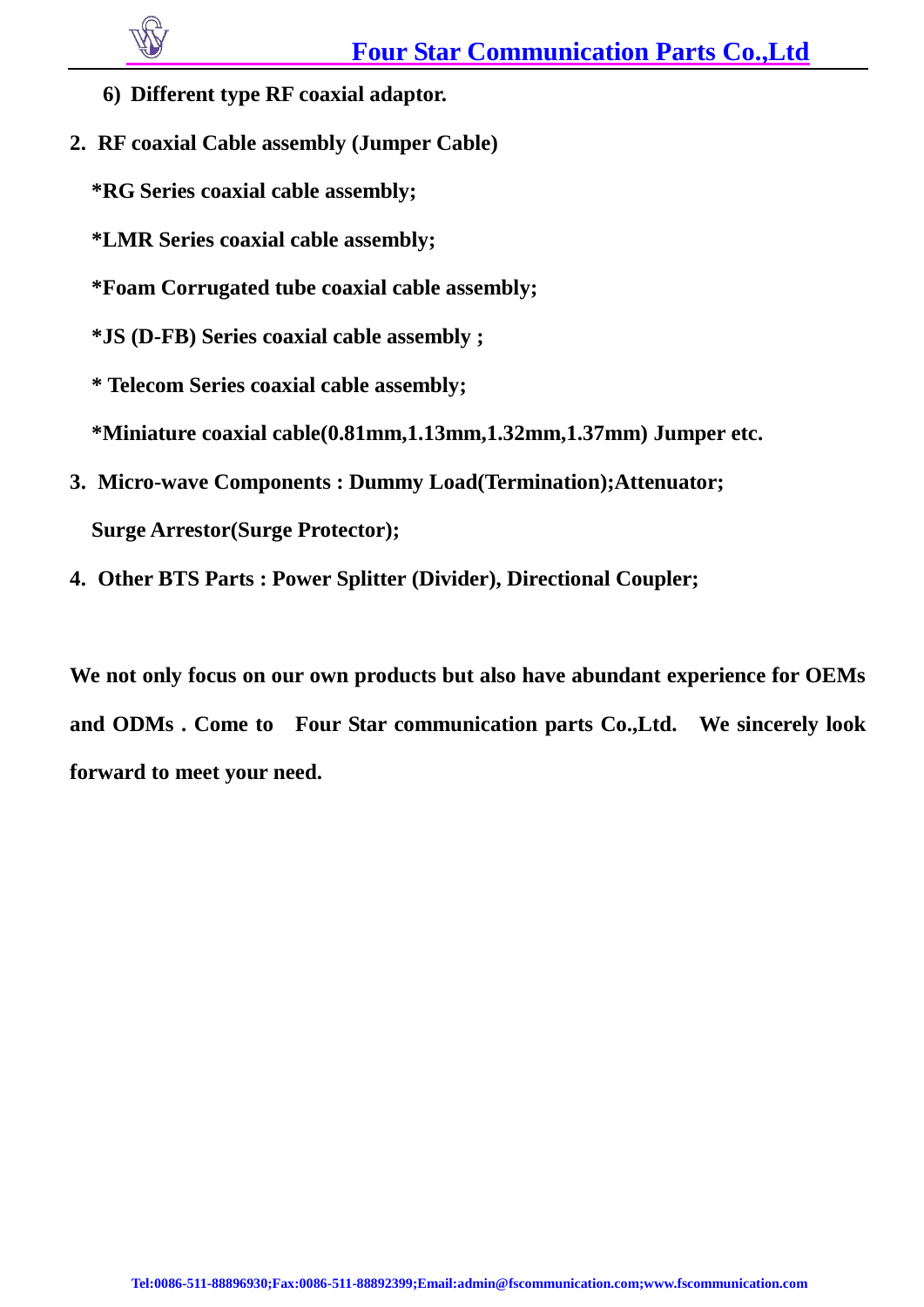

Company Background :

#### A. Company outdoor scene



B .Main Products equipments and instruments:

## 1. Insulation Resistance Tester



### 2. Dielectric Voltage Withstand Tester



3. Network Analyzer



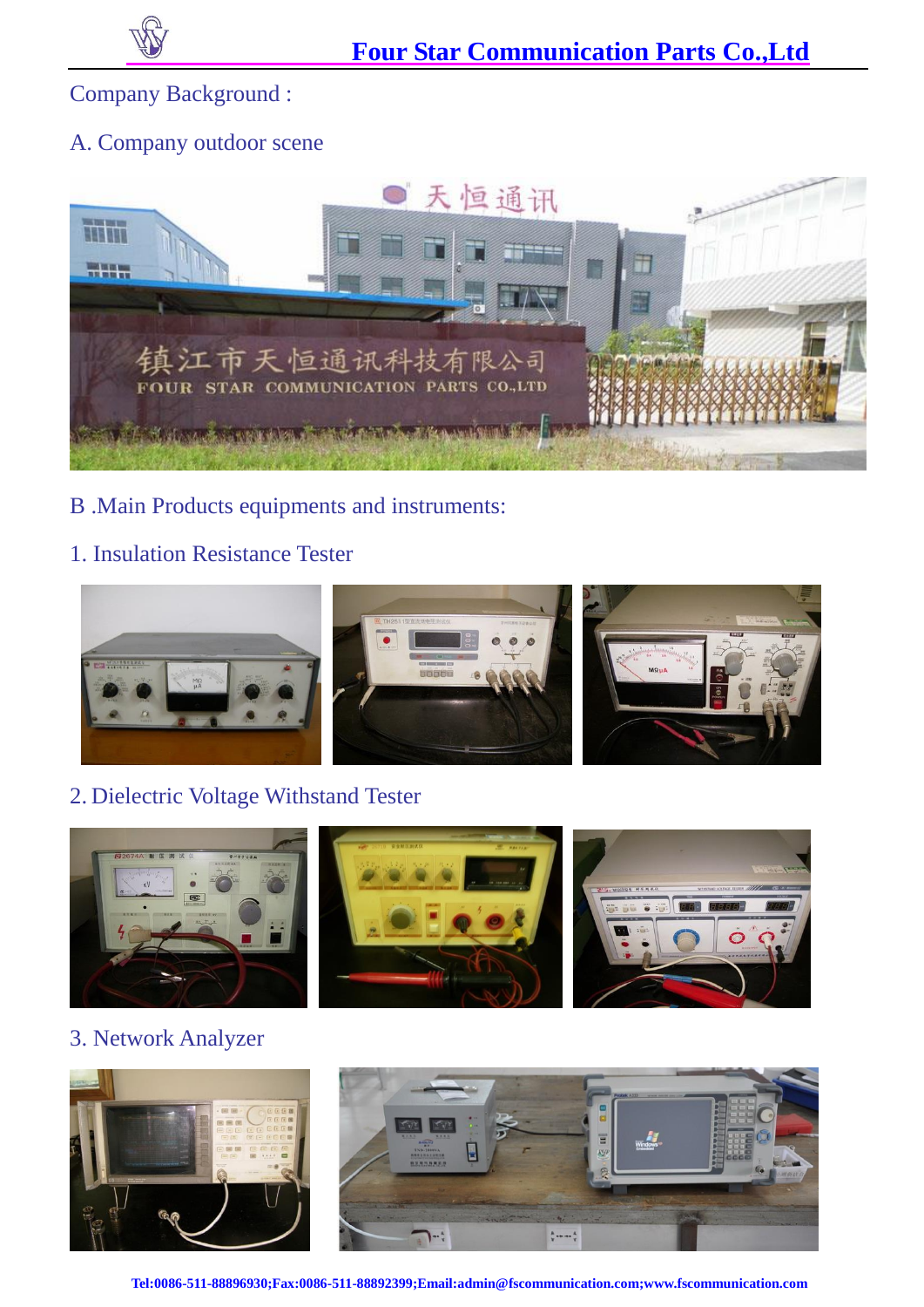

# **4. PIM Test Instrument(Left) and Salt-Fog Test Instrument(Right)**



**C.Company main workshops**





**1. CNC processing workshop 2. Products assembly workshop**

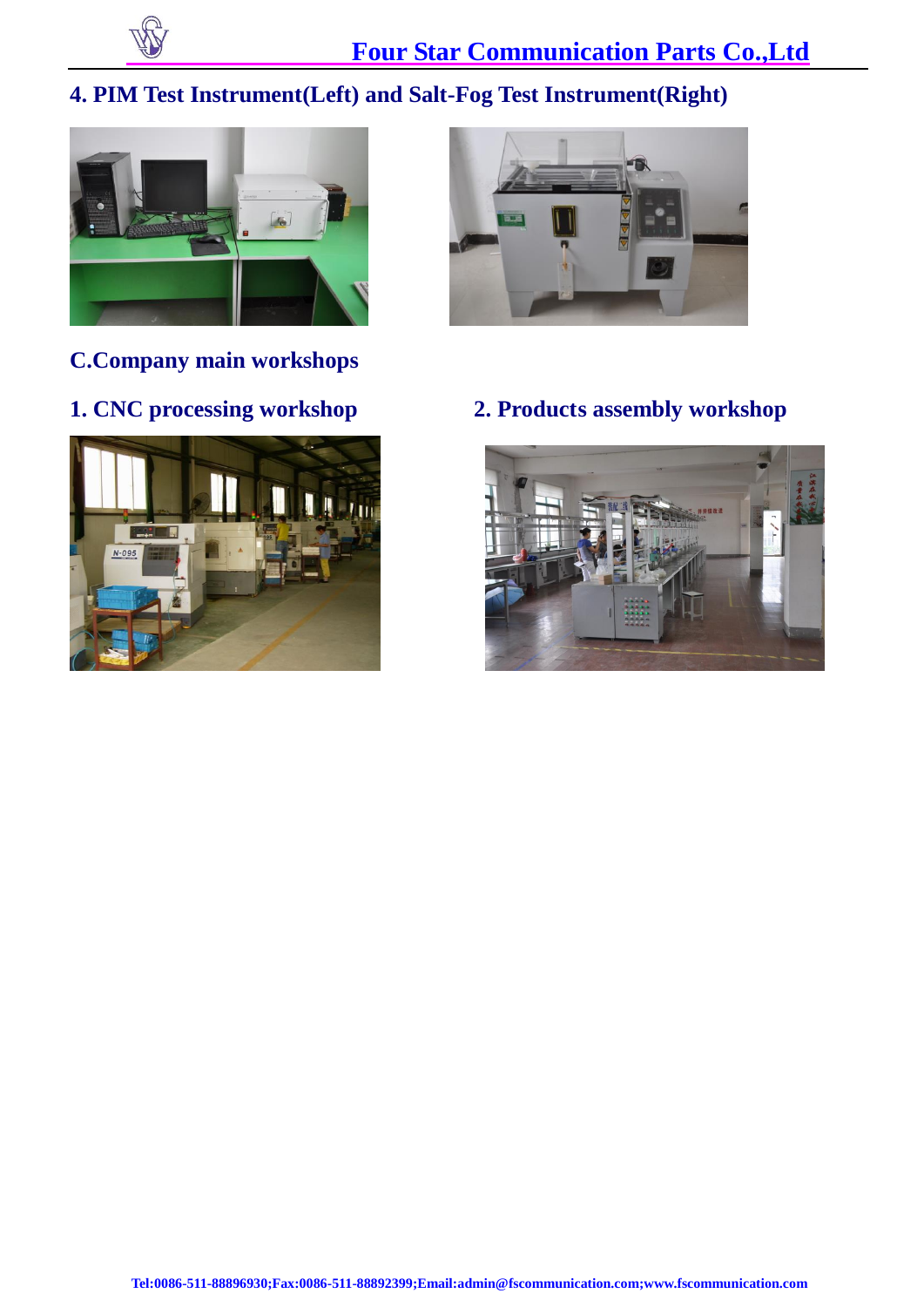

#### **D.Ouality Management System Certificate:**



# **The Authentication Certificate of Quality Management System**

# Four Star Communication Parts Co., Ltd

Registered/Production/Business/Office Address: No. 88, Yanjiang Road, Xiushan Village, Guantangqiao Street, Runzhou District, Zhenjiang City, Jiangsu Province.

#### Is in conformity with (GB/T19001-2008/IS09001:2008)

The certificate is valid for the following scope:

The development and production of RF connector

**Registration No. of Certificate:** Date of the Awarded Certificate: Term of the Certificate's Validity: Date of the First Authentication: **Enterprise Organization Code:** 

05315Q22074R0M 05-03-2017  $05 - 03 - 2017 - 04 - 03 - 2020$ 05-03-2017 07109185-1

This certificate in the provisions of the state's administrative license, qualification within the scope of used together shall be valid The certificate information can be in the Certification and Accreditation Administration of the People's Republic of China web site inquiries (www.cnca.gov.cn)

If not stick the laser surveillance CNAS after the date of surveillance expires, this certificate is invalid